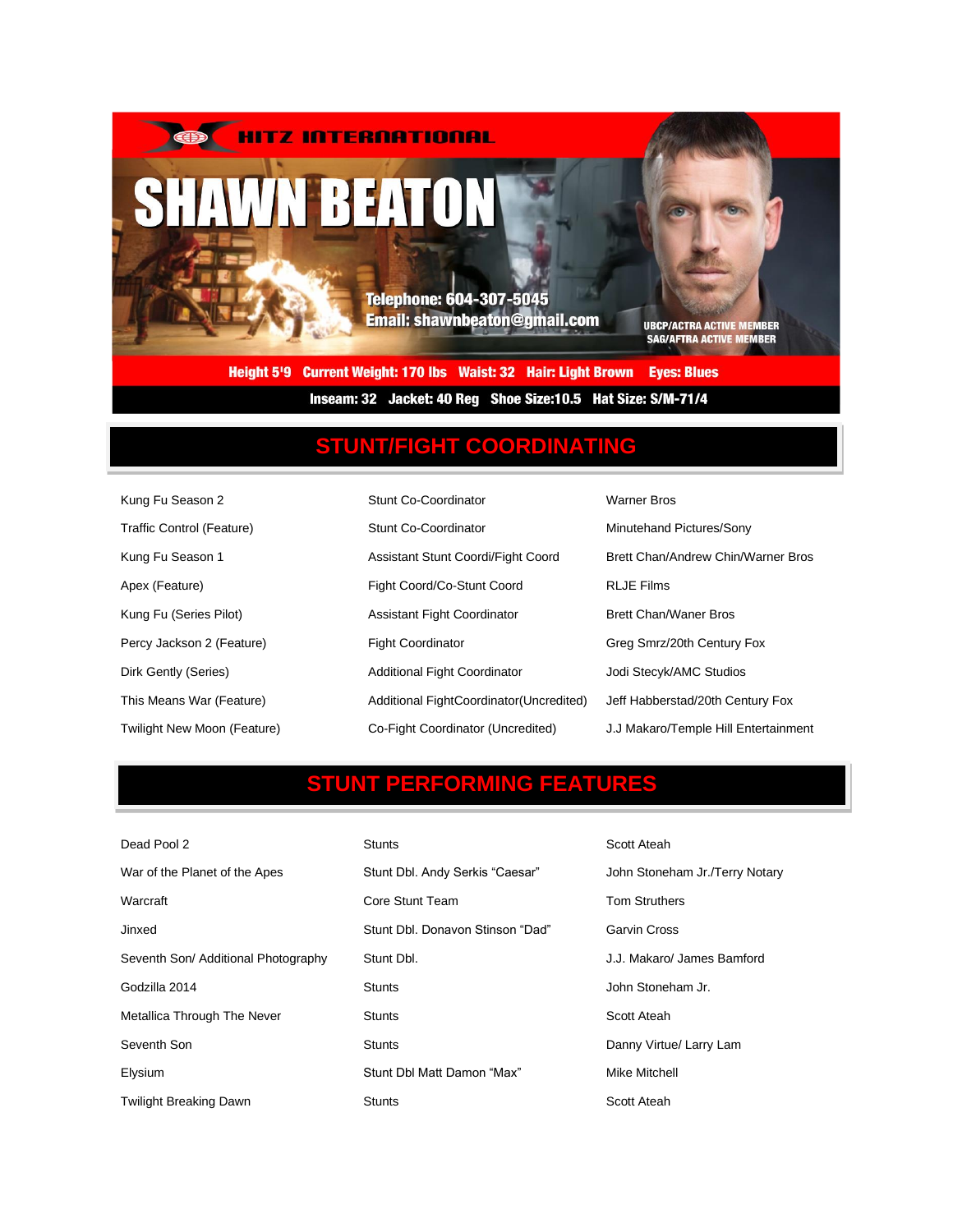| The Grey                      | Suit Performer                 | Scott Ateah                    |  |
|-------------------------------|--------------------------------|--------------------------------|--|
| Underworld 4                  | <b>Stunt Actor</b>             | <b>Brad Martin</b>             |  |
| Dungeon Siege 2               | <b>Stunts</b>                  | James Bamford                  |  |
| Rise of the Apes              | <b>Stunts</b><br>Mike Mitchell |                                |  |
| Sucker Punch                  | <b>Utility Stunts</b>          | Damon Caro                     |  |
| Percy Jackson                 | <b>Stunt Actor</b>             | Dean Choe/ Bob Brown           |  |
| 2012                          | <b>Stunts</b>                  | John Stoneham Jr.              |  |
| Stan Helsing                  | Stunt Dbl.                     | Owen Walstrom                  |  |
| The Day the Earth Stood Still | <b>Stunts</b>                  | J.J Makaro                     |  |
| Watchmen                      | <b>Utility Stunts</b>          | Damon Caro                     |  |
| <b>Operation Espionage</b>    | <b>Stunt Actor</b>             | Ryan Ennis                     |  |
| Far Cry                       | <b>Stunts</b>                  | <b>Ed Anders</b>               |  |
| Fantastic Four 2              | Stunt Dbl. Michael Chiklis     | Mike Mitchell/ Glenn Boswell   |  |
| White Noise 2                 | <b>Stunts</b>                  | Scott Ateah                    |  |
| Night At The Museum           | <b>Stunts</b>                  | J.J. Makaro                    |  |
| War                           | <b>Stunts</b>                  | Scott Nicholson                |  |
| X-Men 3                       | <b>Utility Stunts</b>          | Mike Mitchell/ Wade Eastwood   |  |
| She's The Man                 | <b>Stunts</b>                  | Marny Eng                      |  |
| Pursued                       | Stunt Dbl. Christian Slater    | Owen Walstrom                  |  |
| Edison                        | <b>Stunts</b>                  | Scott Ateah                    |  |
| Underworld 2                  | Stunt Dbl.                     | Ernest Jackson/ Brad Martin    |  |
| Dungeon Siege                 | <b>Utility Stunts</b>          | Dean Choe                      |  |
| <b>Fantastic Four</b>         | Stunt Dbl. Michael Chiklis     | Owen Walstrom John Branagan    |  |
| Elektra                       | <b>Stunts</b>                  | J.J. Makaro/ Mike Gunther      |  |
| Going The Distance            | <b>Stunts</b>                  | Garvin Cross                   |  |
| Blade 3                       | <b>Stunts</b>                  | Mike Crestejo/ Ryan Ennis      |  |
| Alone In The Dark             | Stunt Dbl. Christian Slater    | Owen Walstrom                  |  |
| <b>Walking Tall</b>           | <b>Utility Stunts</b>          | Mike Crestejo/ Jeff Habberstad |  |
| <b>Chronicles of Riddick</b>  | <b>Utility Stunts</b>          | Dean Choe/ Bob Brown           |  |
| I Robot                       | <b>Utility Stunts</b>          | Scott Ateah/ Glenn Boswell     |  |
| Paycheck                      | <b>Stunts</b>                  | Owen Walstrom                  |  |
| Agent Cody Banks              | <b>Stunts</b>                  | Scott Ateah/ Ryan Ennis        |  |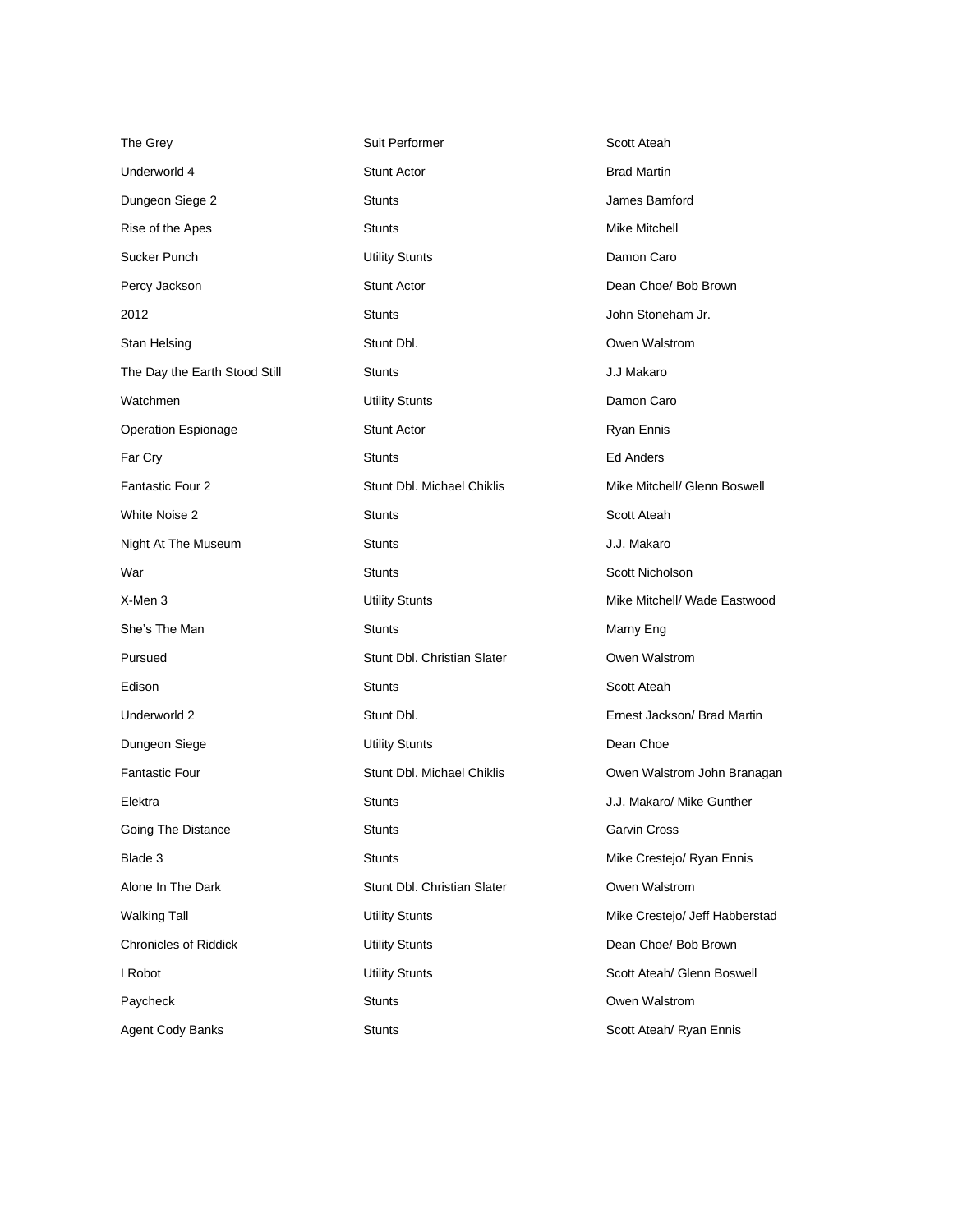# **STUNT PERFORMING TELEVISION**

| Super Man and Lois Season 1     | Stunt Dbl                      | Rob Hayter                       |  |
|---------------------------------|--------------------------------|----------------------------------|--|
| Riverdale Season 5              | Stunt Dbl                      | <b>Byron Brysco</b>              |  |
| Batwoman Season 2               | <b>Stunts</b>                  | <b>Marshall Virtue</b>           |  |
| Snowpiercer Season 2            | <b>Stunts</b>                  | <b>Brett Chan</b>                |  |
| Omens                           | <b>Stunts</b>                  | Larry Lam                        |  |
| The Stand                       | <b>Stunts</b>                  | Dean Choe                        |  |
| Altered Carbon Season 2         | <b>Utility Stunts</b>          | Larry Lam                        |  |
| Deadly Class                    | Stunt Dbl. Henry Rollins       | Larry Lam                        |  |
| Batwoman Season 1               | <b>Stunts</b>                  | <b>Marshall Virtue</b>           |  |
| Riverdale Season 2-4            | <b>Stunts</b>                  | Jodi Stecyk                      |  |
| Sabrina Part 2,3 & 4            | <b>Stunts</b>                  | Jodi Stecyk                      |  |
| Arrow Season 7 & 8              | Stunt Dbl. Kirk Acevedo        | Eli Zagoudakis                   |  |
| Supergirl Season 2-5            | <b>Stunts</b>                  | Simon Burnett                    |  |
| X Files Event Series 2          | Stunt Actor "Monster"          | Melissa Stubbs                   |  |
| Arrow Season 5 & 6              | <b>Utility Stunts</b>          | Eli Zagoudakis/Curtis Braconnier |  |
| Legends of Tomorrow Seasons 1-6 | <b>Utility Stunts</b>          | Dean Choe/Lloyd Adams            |  |
| Minority Report Season 1        | Stunt Dbl.                     | Dean Choe                        |  |
| Arrow Season 4                  | <b>Utility Stunts</b>          | J.J. Makaro/ James Bamford       |  |
| Arrow Season 3                  | <b>Stunts</b>                  | J.J. Makaro/ James Bamford       |  |
| Tomorrow People 1               | <b>Stunts</b>                  | Lloyd Adams/ Jeff Aro            |  |
| King and Maxwell 1              | <b>Stunts</b>                  | Dean Choe                        |  |
| Psych 8                         | <b>Stunt Actor</b>             | Dan Shea                         |  |
| Continuum 2                     | <b>Stunts</b>                  | Kimani Ray Smith                 |  |
| Arrow                           | <b>Stunts</b>                  | J.J. Makaro/ James Bamford       |  |
| Fringe 5                        | <b>Stunt Double</b>            | <b>Rick Pierce</b>               |  |
| Fear Itself                     | Stunt Dbl. Clifton Collins Jr. | Jodi Stecyk                      |  |
| Delete                          | <b>Stunts</b>                  | Scott Ateah                      |  |
| Continuum 1                     | <b>Stunts</b>                  | Kimani Ray Smith                 |  |
| Psyke 6                         | Stunt Actor                    | Dan Shea                         |  |
| Human Target 2                  | Stunt Actor                    | Dean Choe                        |  |
| Sanctuary 4                     | Stunt Actor                    | <b>Marshall Virtue</b>           |  |
| Kyle XY                         | Stunts                         | Kimani Ray Smith                 |  |
| Andromeda 10                    | Stunt Actor                    | Eves Cameron                     |  |
| Sanctuary 2                     | <b>Stunts</b>                  | <b>Marshall Virtue</b>           |  |